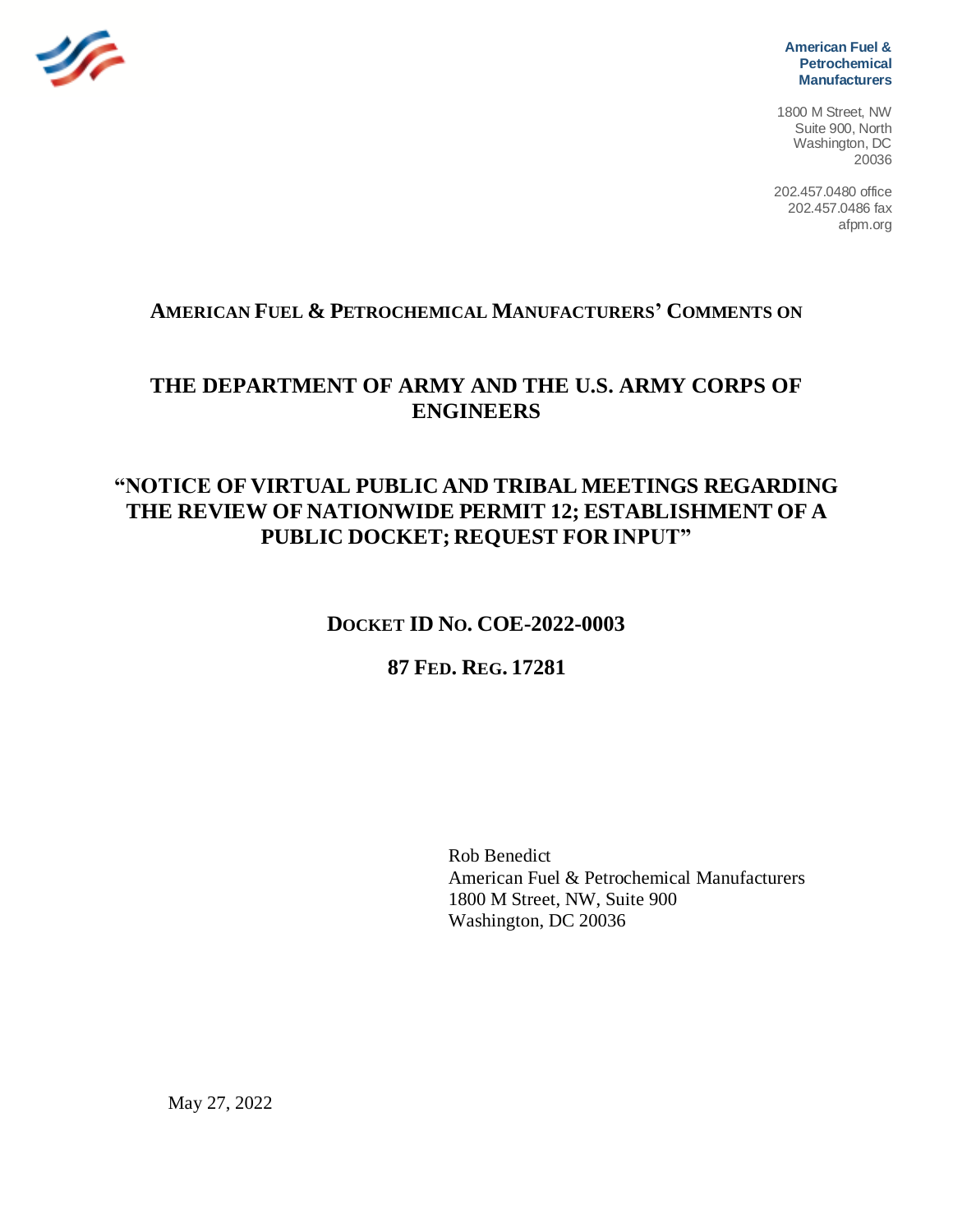

#### **I. INTRODUCTION**

The American Fuel & Petrochemical Manufacturers ("AFPM") welcomes the opportunity to comment on the Department of the Army and the U.S. Army Corps of Engineers ("Corps") announcement of virtual public and tribal meeting dates and solicitation of input. (the "Notice").<sup>1</sup> This notice announces the Corps' formal review of Nationwide Permit ("NWP") 12 for Oil or Natural Gas Pipeline Activities.

NWPs were first issued by the Corps in 1977 to authorize categories of construction and maintenance activities that have minimal adverse effects on the aquatic environment, and to streamline the authorization of those activities.<sup>2</sup> Under  $\S$  404 $(e)$  of the Clean Water Act ("CWA"), the Corps has the authority to issue general permits to authorize activities that have only minimal individual and cumulative adverse environmental impacts.

CWA 404(e) refers to "activities involving discharges of dredged or fill material." Pipeline construction and maintenance activities may involve discharges of dredge or fill material, but oil and gas transportation through pipelines does not. Thus, the former, not the latter, are the "activities" that need to be analyzed to determine whether they will cause minimal adverse environmental effects. Separate statutes and their implementing regulations govern air emissions and the safety of the material transported. Therefore, any discussion of NWP renewal should focus solely on construction and maintenance activities and their related waters of the U.S. ("WOTUS") impacts and be limited to areas clearly under the Corps' statutory authority.

An NWP is a general permit that authorizes activities across the country unless a district or division commander revokes the NWP in a state or other geographic region. General permits can be issued for a period of no more than five years. The NWP program also streamlines CWA implementation for linear infrastructure projects with minimal adverse impacts to WOTUS that may traverse multiple jurisdictions.

NWPs allow the Corps to focus resources more effectively on projects with greater potential environmental impacts while providing timely and cost-effective permitting for lowerimpact projects. Through the NWP program, the Corps recognizes minimal and often ephemeral impacts to WOTUS associated with linear utility projects. The NWP program provides a regulatory framework in which the Corps may evaluate a linear pipeline project to determine if unique project impacts are more than minimal and require alternative permitting.

AFPM supports the continued use of the CWA § 404 general permit system to authorize minimal WOTUS impacts associated with linear utility projects and related infrastructure. Recognizing the recent renewal of the NWP program that the Corps completed just last year in January 2021 and December 2021, AFPM believes that a premature review of NWP 12 is

<sup>1</sup> *See* 87 [Fed. Reg. 17281](https://www.federalregister.gov/documents/2022/03/28/2022-06458/notice-of-virtual-public-and-tribal-meetings-regarding-the-review-of-nationwide-permit-12) "Notice of Virtual Public and Tribal Meetings Regarding the Review of Nationwide Permit 12; Establishment of a Public Docket; Request for Input", Docket No. COE-2022-0003, published March 28, 2022.

<sup>2</sup> *See* [42 Fed. Reg. 37122,](https://s3.amazonaws.com/archives.federalregister.gov/issue_slice/1977/7/19/37088-37142.pdf#page=35) "Permits for Discharges of Dredged or Fill Material into Waters of the United States", published July 19, 1977.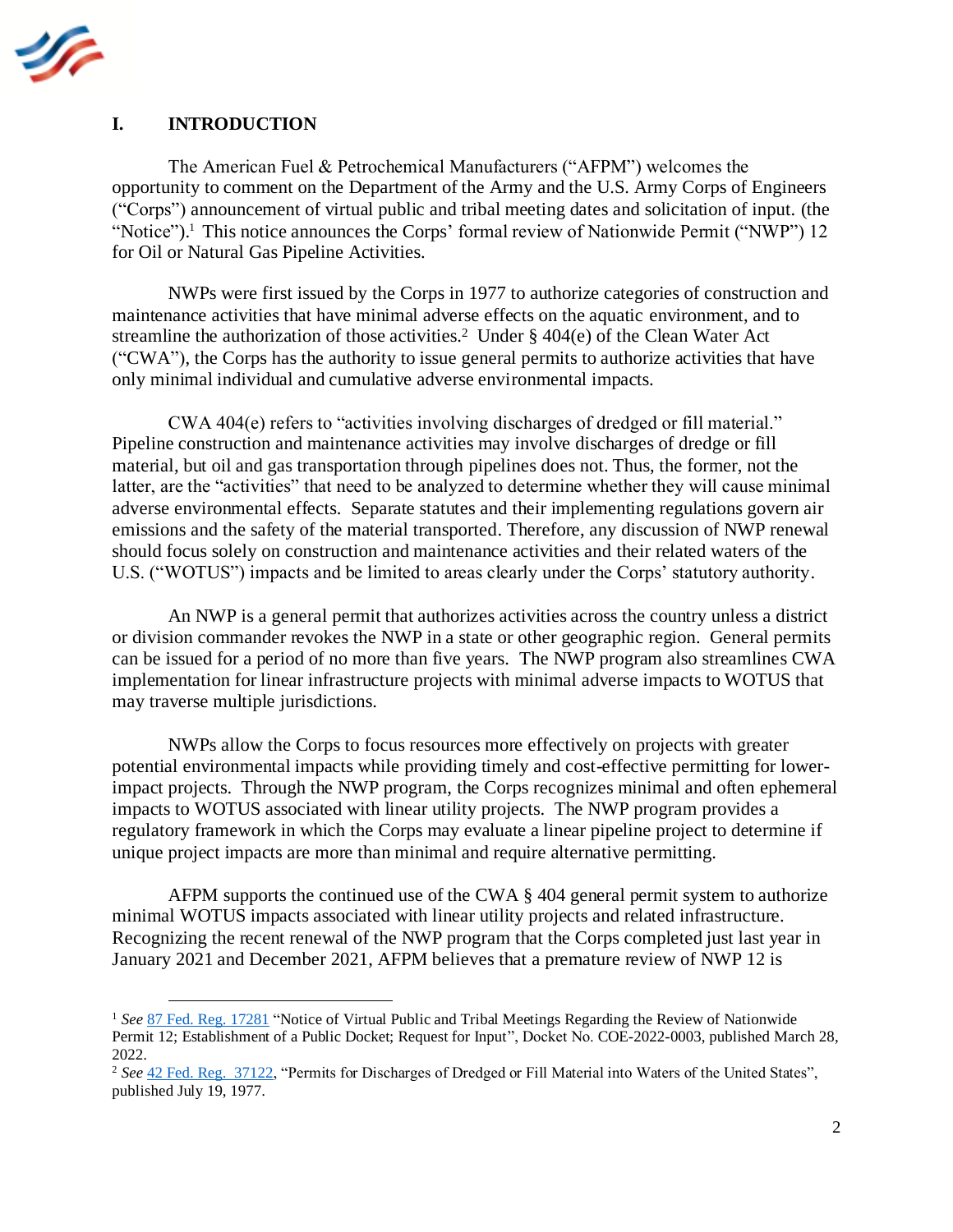

unnecessary and a misallocation of the Corps' resources.<sup>3</sup> Impacted stakeholders were provided ample opportunity through the notice and comment rulemaking process to comment on potential updates to the NWP program just last year.

### **II. AFPM'S INTEREST IN THE CORPS' NOTICE**

AFPM is the leading trade association representing the makers of the fuels that keep us moving, the petrochemicals that are the essential building blocks for modern life, and the midstream companies that get our feedstocks and products where they need to go. We make the products that make life better, safer, and more sustainable. AFPM members strengthen economic and national security while supporting more than 3 million jobs nationwide.

To produce these essential goods, AFPM members depend on all modes of transportation to move their products to and from refineries and petrochemical facilities. Pipelines provide a safe, reliable, efficient, and cost-effective way to move bulk liquids, particularly over long distances, and are the primary mode for transporting feedstocks to refiners and petrochemical facilities and refined products from those same facilities to market. AFPM includes member companies that own and operate their own pipelines as well as member companies that rely on pipelines to ship feedstocks and their products.

### **III. THE CORPS' PROPOSED SUPPLEMENTAL REVEW OF NWP 12 IS PREMATURE AND UNNECESSARY**

The NWP Program, and NWP 12 specifically, provides an efficient mechanism for authorizing low-impact oil and gas pipeline construction activities that are essential and are widely used by AFPM members. According to the Corps, the goal in developing, renewing, and authorizing NWPs every five years is to update them and provide clarity and certainty for permittees while protecting wetlands, streams, and other aquatic resources.

On January 20, 2021, President Biden signed an Executive Order directing "all executive departments and agencies (agencies) to immediately review . . . the promulgation of Federal regulations and other actions during the last 4 years that conflict with these important national objectives, and to immediately commence work to confront the climate crisis."<sup>4</sup> The Biden Administration also developed a "Fact Sheet: List of Agency Actions for Review", which included the January 2021 "Reissuance and Modification of Nationwide Permits" in the "list of agency actions that heads of the relevant agencies will review in accordance with the Executive Order."<sup>5</sup>

<sup>&</sup>lt;sup>3</sup> On January 13, 2021, the Corps published a final rule [\(86 FR 2744\)](https://www.federalregister.gov/documents/2021/01/13/2021-00102/reissuance-and-modification-of-nationwide-permits) reissuing and modifying 12 existing NWPs and issuing four new NWPs, as well as the NWP general conditions and definitions. In addition, the Corps published another final rule [\(86 FR 73522\)](https://www.federalregister.gov/documents/2021/12/27/2021-27441/reissuance-and-modification-of-nationwide-permits) reissuing 40 NWPs and issuing one new NWP on December 27, 2021.

<sup>4</sup> *See* "Executive Order on Tackling the Climate Crisis at Home and Abroad" [\(EO 14008\)](https://www.whitehouse.gov/briefing-room/presidential-actions/2021/01/27/executive-order-on-tackling-the-climate-crisis-at-home-and-abroad/) published on January 27, 2021.

<sup>5</sup> *See* "Fact Sheet: List of Agency Actions for Review" published January 20, 2021[, Fact Sheet: List of Agency](https://www.whitehouse.gov/briefing-room/statements-releases/2021/01/20/fact-sheet-list-of-agency-actions-for-review/)  [Actions for Review | The White House](https://www.whitehouse.gov/briefing-room/statements-releases/2021/01/20/fact-sheet-list-of-agency-actions-for-review/)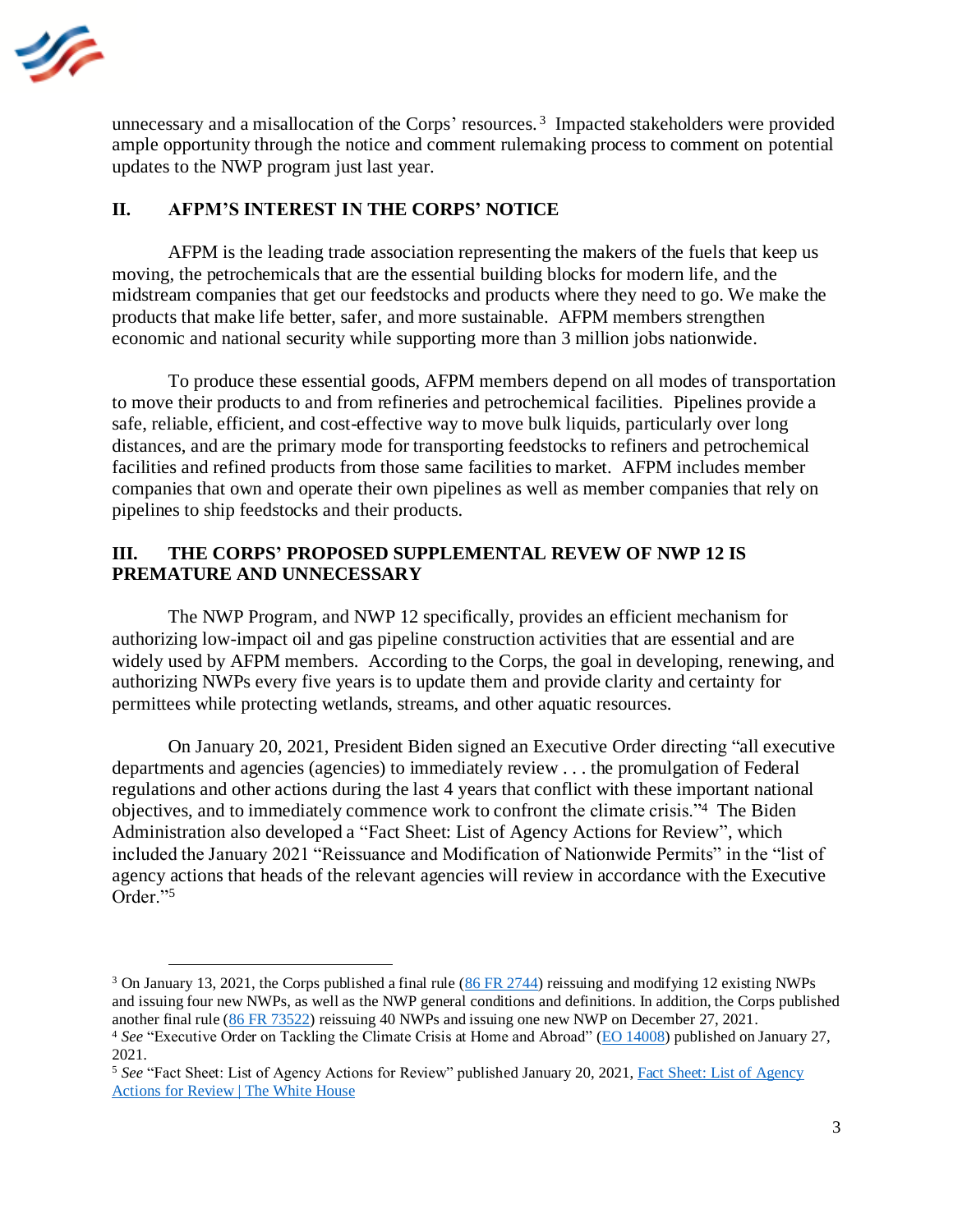

AFPM supports improving the NWP program but cautions the Corps that a new review is premature and unnecessary given the program was renewed just last year. The 2021 review was consistent with years of precedent in modifying and reissuing NWPs. The Corps extensively reviewed the environmental issues related to NWP 12 within the Corps statutory authority, specifically CWA § 404(e). Further, climate impacts of any individual category of NWPs are already appropriately considered in the National Environmental Policy Act ("NEPA") analysis accompanying the renewed suite of NWPs as a whole.

The Federal notice and comment rulemaking process provides ample opportunity to address stakeholder concerns. Federal agencies, including the Corps, depend on relevant, substantive information from a wide variety of parties to assist them in developing and updating federal regulations. The most recent review of NWP provided extensive opportunities to comment on the program and its impacts to all stakeholders including impacted communities. Further, the NWP program already includes an additional opportunity to consider specific communities' unique issues. Under the NWP program, District Engineers ("DEs") have the authority and discretion regarding individual project verifications and how a project would impact specific communities.

Put simply, this new proposed review is unnecessary and a waste of the Corps' limited resources. The NWP program is mature, and the process of NWP review and renewal has worked effectively over many years and across many different administrations. The most recent review adequately considered and resolved environmental issues under the Corps' statutory authority. A supplemental review would undermine the NWP program's goals of "timely and cost-effective" permitting and "clarity and certainty" for permittees that the five-year review cycle is designed to promote.

#### **IV. THE CORPS EARLY REVEW OF NWP 12 CREATES REGULATORY UNCERTAINTY AND COULD STIFLE INFRASTRUCTURE DEVELOPMENT**

Pipelines are the safest, most reliable, efficient, and cost-effective way to move bulk liquids over long distances and are the primary mode for transporting feedstocks to refiners and petrochemical facilities and refined products from those same facilities to market. These same pipelines also connect U.S. energy markets to export terminals and subsequently global markets. Given the extensive resources needed to build a pipeline and potential litigation associated with pipeline permitting, a reliable and predictable regulatory environment fosters essential investment in critical linear infrastructure projects such as oil and gas pipelines.

This investment is needed now more than ever as Russia's invasion of Ukraine has had extensive geopolitical ramifications including impacts to the global energy markets. While there is no near-term, silver-bullet policy to blunt the impact of geopolitical disruptions of the market, pursuing policies that allow domestic production to return to pre-pandemic levels will help to provide market stability and insulate not only the U.S. but the world from major disruptions. Policymakers must carefully tailor policies so that they do not increase the cost of producing refined product and policies that make it uneconomic to transport crude oil and petroleum products domestically. The current geopolitical crisis related to the Ukraine invasion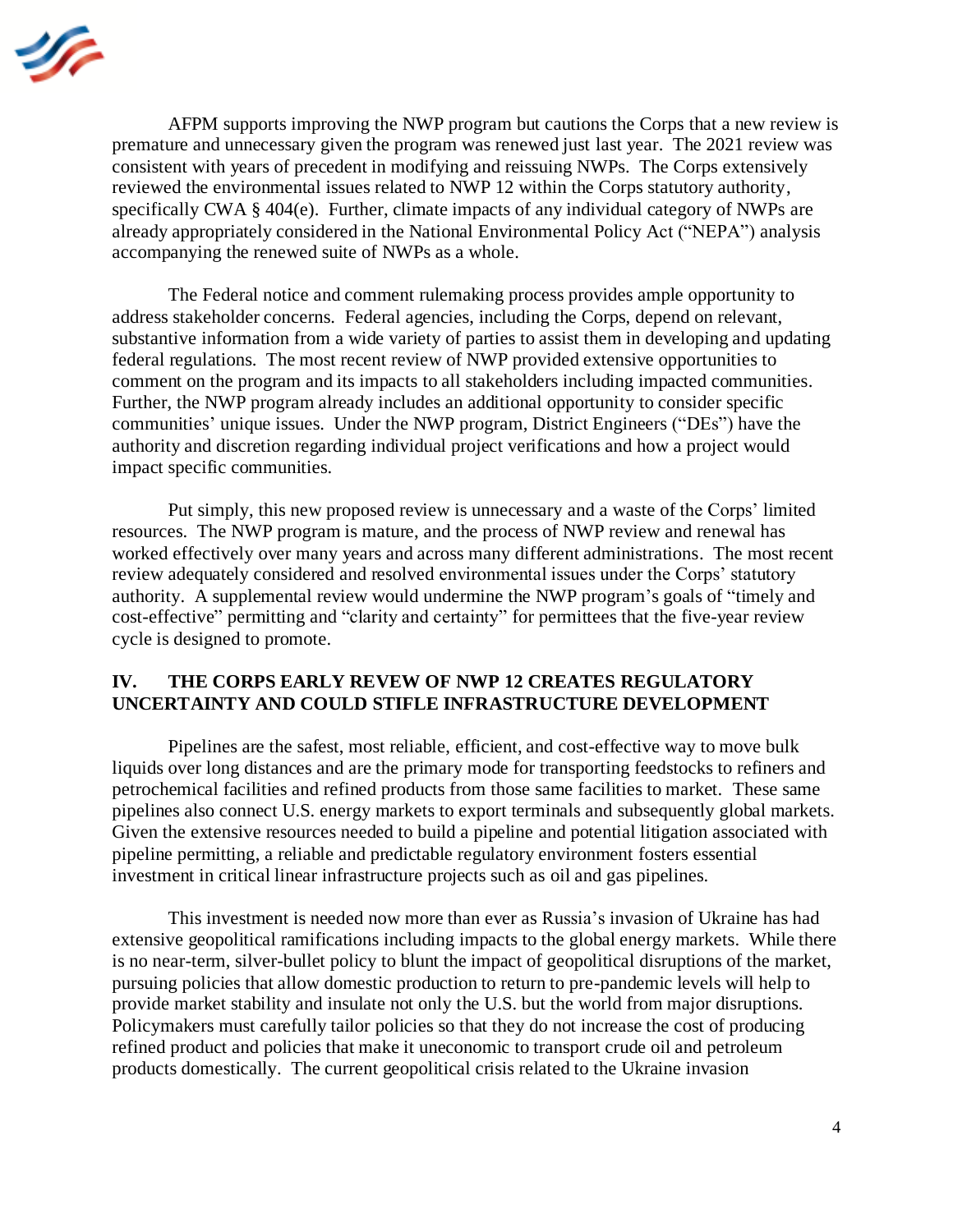

underscores the need for expeditiously maintaining, augmenting, and upgrading our domestic energy production and transportation infrastructure and the NWP program does just this.

NWP 12 plays a critical role in the supply chains for fuels, petrochemicals, and the numerous products made from petrochemicals. Changing this program now would be detrimental to the refining and petrochemical industries who are supporting the global economy. The NWP Program provides an efficient mechanism for authorizing low-impact oil and gas pipeline construction activities that are essential and are widely utilized by U.S. refiners and petrochemical manufacturers. NWP 12 allows AFPM members to efficiently meet consumer needs for fuels and petrochemicals, respond to rapidly changing market forces including those we are facing now. If the Corps were to conduct an extremely early review of the NWP 12 program, the Corps would create unneeded regulatory uncertainty and potentially stifle investment in essential critical infrastructure—specifically oil and gas pipelines—at a time when increased energy production is essential to national security and to combat raising inflation.

The Corps' consideration of "potential off-ramps" to the NWP 12 program that would require heightened agency review are unwarranted and could have a chilling effect on needed infrastructure investments. Such changes to the NWP program could potentially render a proposed project ineligible for NWP 12 coverage, thus requiring proponents to acquire individual permits. This could cause substantial delays, thereby increasing costs, time, energy, and mitigation needed for project approval and lead project proponents to abandon needed projects.

### **V. AFPM'S RESPONSE TO THE CORP'S STAKEHOLDER INPUT REQUEST**

### **A.** *As part of any future action the Corps may take with respect to NWP 12, should the Corps consider utilization of the procedures in 33 CFR 330.5 in advance of the current cycle for nationwide permit review?*

33 C.F.R. § 330.5 sets forth the provisions on how the Corps can modify, suspend, or revoke nationwide permits. The Corps should not utilize these procedures as this would drastically depart from the Corps' long-standing and consistent view of NWP 12 (over the last four plus decades), it would create administrative complications for the regulated community and regulators, and most importantly the Corps has not articulated a rationale supporting a new review.

NWPs were first issued by the Corps in 1977 to authorize categories of construction and maintenance activities that have minimal adverse effects on the aquatic environment and streamline the authorization of those activities (emphasis added). Typically, the Corps reviews the program every five years to update NWPs and provide clarity and certainty for permittees while protecting wetlands, streams, and other aquatic resources. In fact, just in November 2020, in a notice of proposed rulemaking the Corps noted that NWPs:

*"are intended to reduce administrative burdens on the [Corps] and the regulated public while maintaining environmental protection, by efficiently authorizing activities that have*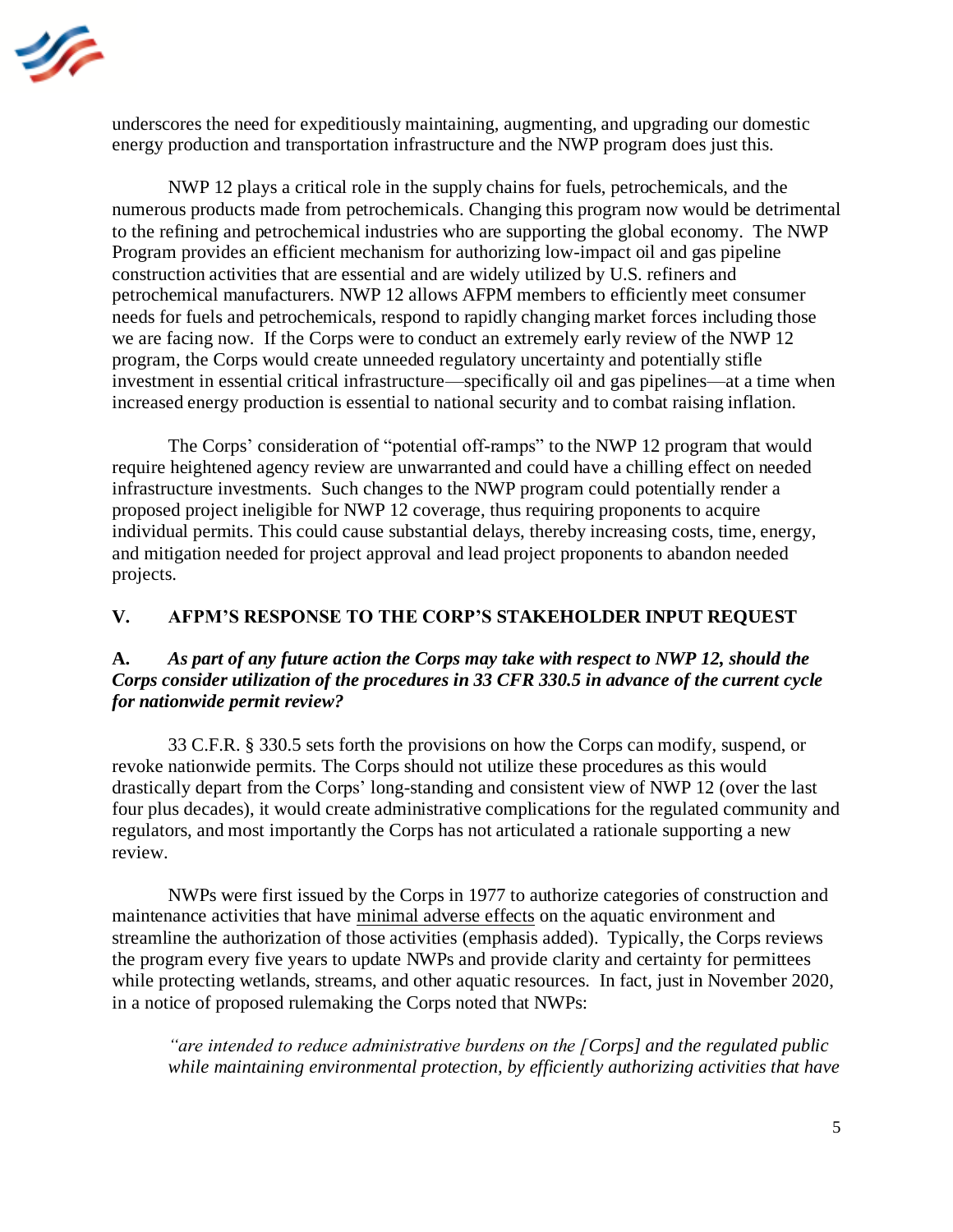

*no more than minimal adverse environmental effects, consistent with Congressional intent in the 1977 amendments to the Federal Water Pollution Control Act."<sup>6</sup>* 

Given the consistency and recency of these reviews and the fact that extensive notice and comment and associated environmental analysis required by NEPA were completed just over a year ago, utilization of 33 C.F.R. § 330.5, would be inappropriate. There has been no precipitating event that would necessitate a new review. Such a review would undermine the goal of providing clarity and certainty for permittees and question the sound judgment of Corps staff in ensuring minimal adverse impacts associated with the program.

To provide certainty and predictability to stakeholders, we strongly suggest the Corps retain its 5-year cycle of review/reissuance. Conducting off-cycle reviews would create unnecessary confusion as permittees would be required to navigate off-cycle changes and address multiple sets of general conditions in place at one time for select permits renewed or modified off-cycle. Finally, the questions included in this Notice also suggest a desire to increase the scope of the Corps activities beyond those that are statutorily mandated, which is concerning.

#### **B.** *Should modifications be considered to further ensure NWP 12 has no more than minimal individual and cumulative adverse environmental effects under Section 404(e) of the Clean Water Act?*

The Corps treats each separate and distant crossing of jurisdictional waters and wetlands as a separate use of NWP 12, and thus the Corps must ensure that multiple uses of NWP 12 for constructing or maintaining a longer linear project do not result in significant cumulative effects directly associated with dredge and fill activities under the Corps' authority. 7 This is important to satisfy Section 404(e) of the CWA, but it is also necessary to satisfy agency review of major federal actions significantly affecting the human environment under the NEPA. The Corps' environmental assessment for NWP 12 already analyzed cumulative effects under both statutes and allows the Corps' DE to condition NWP 12, or disallow its use, when cumulative effects may be more than minimal.

### **C.** *Should modifications to NWP 12 be considered to provide notice to and an opportunity to be heard by potentially impacted communities, particularly with regard to environmental justice communities?*

In the Notice the Corps points to claims made against one particular pipeline and suggests through "an opportunity for notice to the community, a written comment period or a public hearing prior to the Corps providing authorization for the pipeline," the Corps could have more extensively considered environmental justice, climate change impacts, and drinking water

<sup>6</sup> *See* [85 Fed. Reg. 57298](https://www.govinfo.gov/content/pkg/FR-2020-09-15/pdf/2020-17116.pdf) "Proposal to Reissue and Modify Nationwide Permits," Docket No. COE-2020-0002, published September 15, 2020.

<sup>7</sup> It must be emphasized that the Corps' authority is limited to impacts under their statutory authority, and it would be inappropriate for the Corps to consider cumulative impacts beyond their authority, such as air emissions.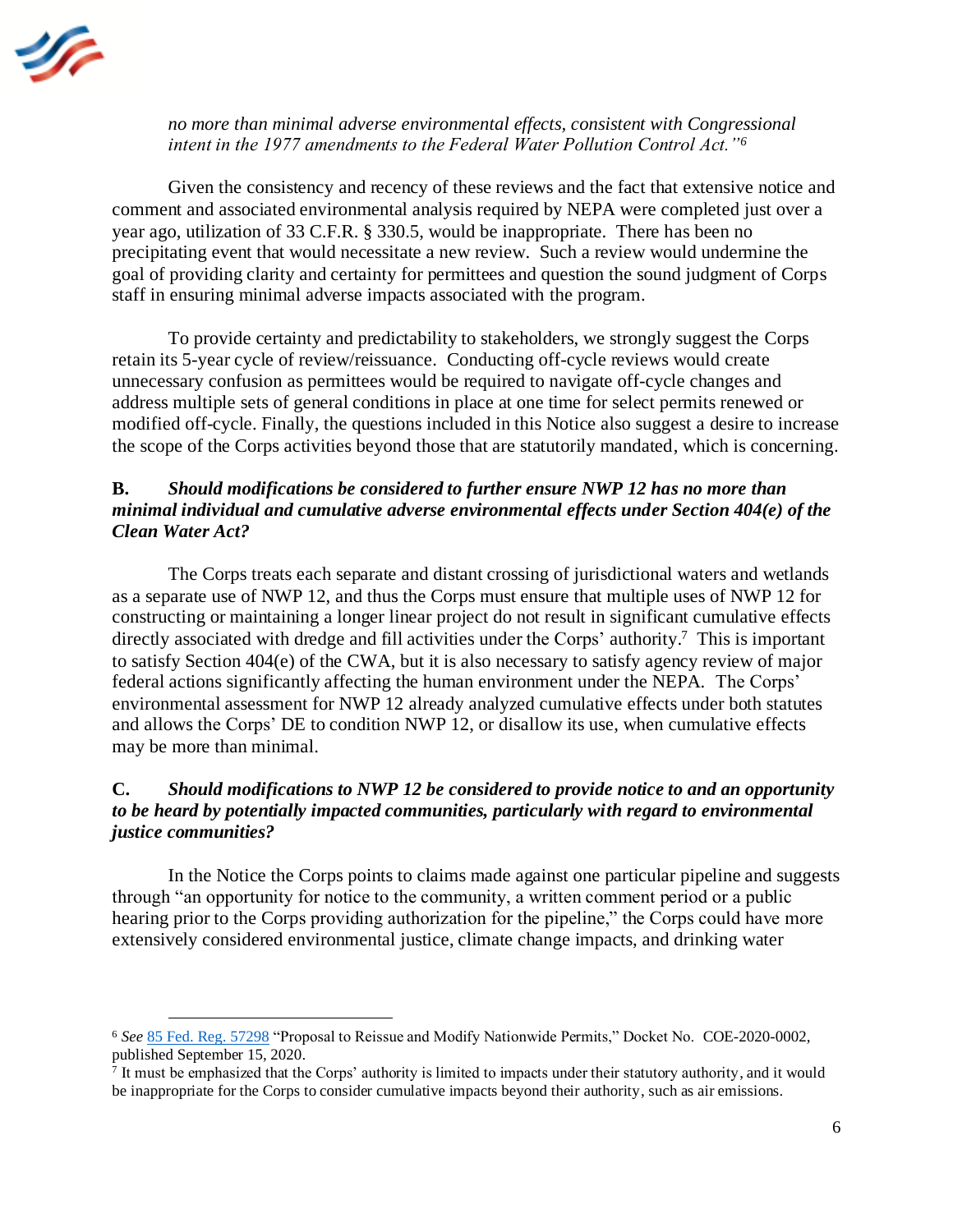

impacts.<sup>8</sup> This claim ignores the consultation already included in the NWP as well as the statutory scope of the Corps and the NWP program.

NWP 12's criteria already ensure higher impact activities would have to seek an alternate means of authorization such as an individual permit, where a public notice is part of the review process. No further modifications to the notice and comment process related to NWP 12 are necessary or warranted. Adding a public notice requirement to NWP 12 is a disincentive to applicants to reduce impacts to aquatic resources if the process for authorization is not substantially different than that of an individual permit, reserved for potentially' greater impacts.

Further, forcing all NWP through a more extensive consultation process frustrates the point of the program. This defies common sense and the intent of the law. Requiring additional rounds of public notice and comment for each individual use of NWP 12 would defeat Congress's intent in providing the CWA 404(e) pathway for streamlined approvals when effects would be no more than minimal.

## **D.** *Would it be prudent for the Corps to consider further limits on the NWP 12, Pre-Construction Notification (PCN) requirements, general conditions, and the ability of division and DEs to modify, suspend, and revoke NWP authorizations to further ensure that the NWP 12 causes no more than minimal cumulative adverse environmental effects at the national, regional, and site scales?*

As previously stated, just over a year ago the Corps completed a review of NWP 12, PCNs and general conditions. Through an extensive notice and comment rulemaking process the Corps already determined and reaffirmed that the existing limits on NWP 12, its PCN requirements, the general conditions, and the additional reviews from the DE adequately ensure activities are not approved with more than minimal cumulative impacts. Furthermore, the DEs already have considerable discretion to consider cumulative impacts within their statutory purview. There is no compelling reason for the Corps to consider further limits.

## **E.** *Should distinctions be drawn between new construction of oil and natural gas pipelines and maintenance of existing oil and natural gas pipelines?*

NWP 12 authorizations should be available for both types of qualifying activities without adding additional burdensome requirements requiring new and lengthy permitting. Both activities involve dredge and fill and no distinction is necessary. Both activities have the same acreage thresholds (*e.g.,* ½ acre threshold) and a requirement prohibiting change in preconstruction contours of WOTUS. Both construction and maintenance of pipelines can be only authorized for activities with minimal impact and if there are adverse environmental impacts, that would fall within the DE's discretionary authority.

## **F.** *Should distinctions be drawn between oil pipelines and natural gas pipelines, especially in consideration of differences in overall Federal regulation of different types of pipelines?*

<sup>8</sup> *See* 87 Fed. Reg. 17282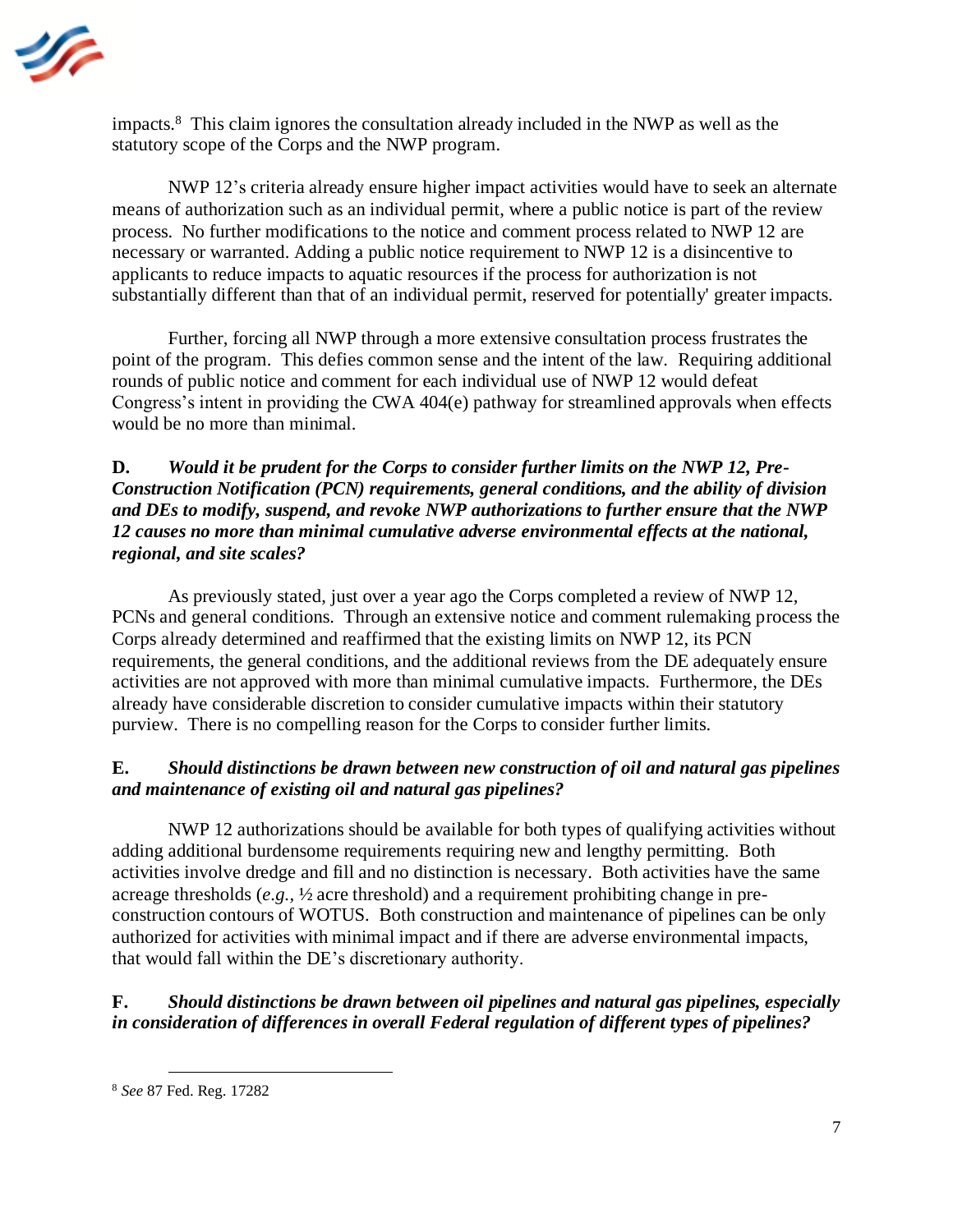

Distinguishing between pipelines based on differences in federal regulation would exceed the Corps' authority. The dredge and fill activities associated with construction of both types of pipelines under NWP 12 are not different and do not necessitate distinction. Construction impacts typically do not vary between oil and gas pipelines. And for CWA Section 404 authorization for the placement of dredged or fill material, the Corps lacks jurisdiction over the pipelines' subsequent operation once the construction activities are complete.

#### **G.** *Does the NWP 12 verification process ensure that environmental justice and climate change factors are adequately considered?*

While climate change and environmental justice are more appropriate to be considered under other statutes by other regulatory agencies, the Corps has recently considered these issues, related to Corps' statutory authority, when it renewed the NWP last year. The Corps itself confirmed this in their January 2021 final rule that updated NWP 12. Specifically, when discussing climate change the Corps stated:

*"The Corps has considered climate change during the reissuance of the NWPs, and each of the national decision documents includes a discussion of climate change. Although some activities authorized by various NWPs may be associated with energy production, distribution, and use, the Corps does not have the authority to regulate or control the production, distribution, or combustion of hydrocarbons and other materials are sources of carbon dioxide and other greenhouse gases that contribute to global climate change."<sup>9</sup>*

Regarding environmental justice the Corps' own recent assessment finds that environmental justice issues were adequately considered under EO 12898 during the 2021 NWP reissuance process. 10 Specifically, the Corps noted in their January 2021 final rule:

*"The NWPs are not expected to have any discriminatory effect or disproportionate negative impact on any community or group, and therefore are not expected to cause any disproportionately high and adverse impacts to minority or low-income communities."<sup>11</sup>*

Based on the Corps' own statements environmental justice and climate change factors are adequately considered, to the limited extent the Corps has authority over these matters which generally have been committed to other agencies. The Corps has not presented any compelling justification for expanding its mission and unlawfully encroaching on other agencies' jurisdictions.

<sup>9</sup> *See* [86 FR 2755](https://www.federalregister.gov/documents/2021/01/13/2021-00102/reissuance-and-modification-of-nationwide-permits) "Reissuance and Modification of Nationwide Permits" Docket Number: COE-2020-0002 published January 13, 2021,

<sup>&</sup>lt;sup>10</sup> See 59 FR 7629; Summary of Executive Order 12898 - Federal Actions to Address Environmental Justice in Minority Populations and Low-Income Populations February 16, 1994[; https://www.epa.gov/laws](https://www.epa.gov/laws-regulations/summary-executive-order-12898-federal-actions-address-environmental-justice)[regulations/summary-executive-order-12898-federal-actions-address-environmental-justice](https://www.epa.gov/laws-regulations/summary-executive-order-12898-federal-actions-address-environmental-justice)

<sup>11</sup> *See* [86 FR](https://www.federalregister.gov/documents/2021/01/13/2021-00102/reissuance-and-modification-of-nationwide-permits) 2859 "Reissuance and Modification of Nationwide Permits" Docket Number: COE-2020-0002 published January 13, 2021.